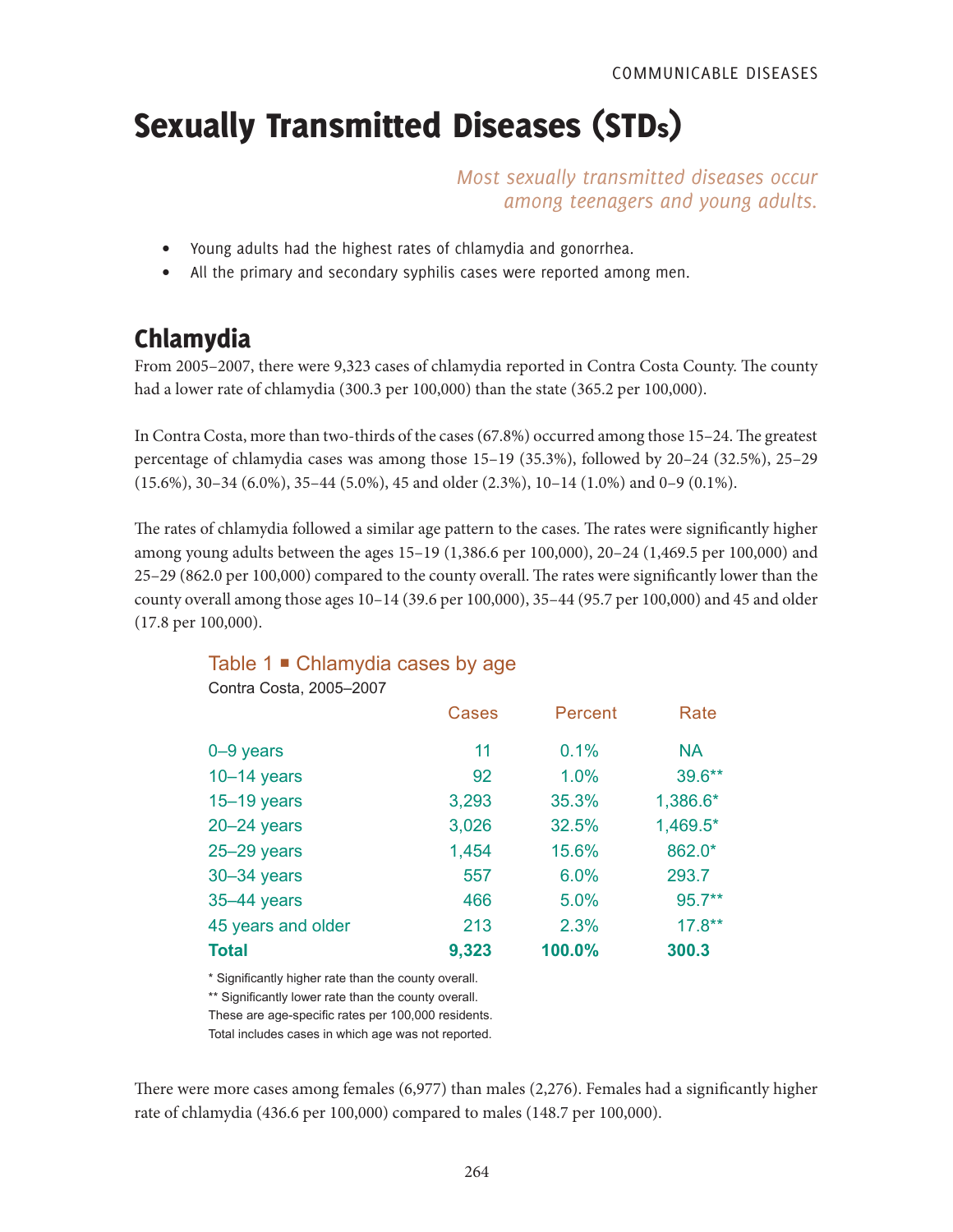### Table 2 **■** Chlamydia cases by gender

Contra Costa, 2005–2007

|                | Cases | Percent | Rate   |
|----------------|-------|---------|--------|
| <b>Females</b> | 6,977 | 74.8%   | 436.6* |
| <b>Males</b>   | 2,276 | 24.4%   | 148.7  |
| <b>Total</b>   | 9,323 | 100.0%  | 300.3  |

Total includes cases with gender not reported.

\* Significantly higher rate than males.

These are crude rates per 100,000 residents.

# Gonorrhea

Rates of gonorrhea were lower than chlamydia. Contra Costa County had a similar rate of gonorrhea (84.0 per 100,000) compared to the state (88.5 per 100,000). There were 2,607 cases of gonorrhea reported in Contra Costa from 2005 to 2007.

The largest percentage of cases of gonorrhea in Contra Costa occurred among those 20–24 years of age (28.5%) and those 15-19 (27.1%), followed by those 25-29 (16.3%), 35–44 (10.2%), 30–34 (8.8%), 45 and above (5.8%) and 10–14 (1.1%).

Young adults also had higher rates of gonorrhea. Those aged 15–19 (297.3 per 100,000), 20–24 (360.8 per 100,000), 25–29 (252.6 per 100,000) and 30–34 (120.7 per 100,000) had significantly higher rates of gonorrhea than the county overall (84.0 per 100,000). Residents ages 10–14 (12.5 per 100,000), 35–44 (54.4 per 100,000) and 45 and above (12.7 per 100,000) had significantly lower rates than the county.

#### Table 3 ■ Gonorrhea cases by age

Contra Costa, 2005–2007

|                    | <b>Cases</b> | Percent | Rate      |
|--------------------|--------------|---------|-----------|
| $10-14$ years      | 29           | 1.1%    | $12.5***$ |
| $15 - 19$ years    | 706          | 27.1%   | 297.3*    |
| $20 - 24$ years    | 743          | 28.5%   | 360.8*    |
| $25 - 29$ years    | 426          | 16.3%   | 252.6*    |
| 30-34 years        | 229          | 8.8%    | $120.7*$  |
| 35-44 years        | 265          | 10.2%   | $54.4***$ |
| 45 years and older | 152          | 5.8%    | $12.7***$ |
| <b>Total</b>       | 2,607        | 100.0%  | 84.0      |

Total includes cases with age not reported and for age groups not listed.

\* Significantly higher rate than the county overall.

\*\* Significantly lower rate than the county overall.

These are age-specific rates per 100,000 residents.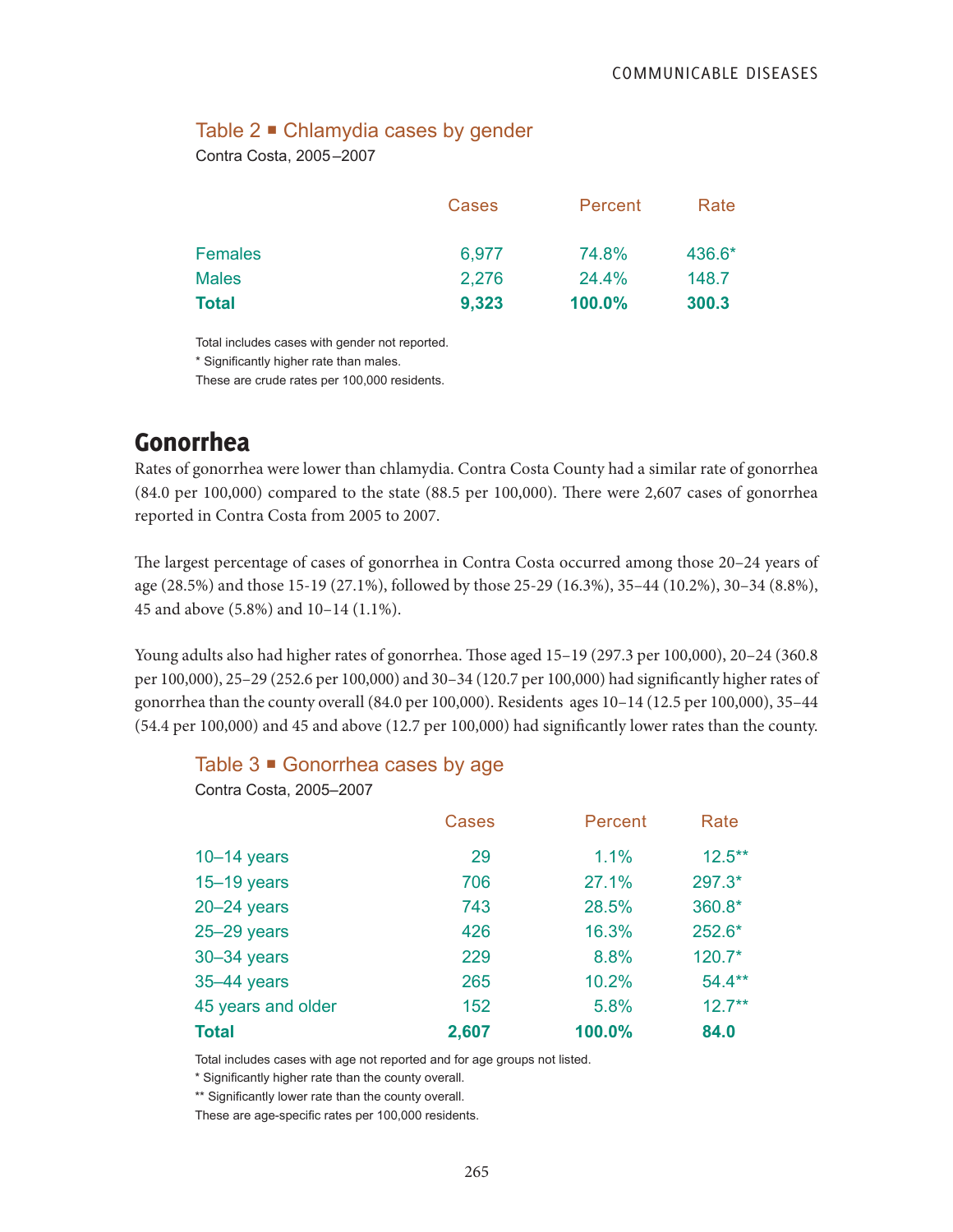Between 2005–2007, 1,521 cases of gonorrhea were reported among females and 1,077 cases among males. The rate among females (95.2 per 100,000) was significantly higher than that of males (70.4 per 100,000).

| Table 4 ■ Gonorrhea cases by gender |       |         |         |
|-------------------------------------|-------|---------|---------|
| Contra Costa, 2005-2007             |       |         |         |
|                                     | Cases | Percent | Rate    |
| <b>Females</b>                      | 1,521 | 58.3%   | $95.2*$ |
| <b>Males</b>                        | 1,077 | 41.3%   | 70.4    |
| Total                               | 2,607 | 100.0%  | 84.0    |
|                                     |       |         |         |

Total includes cases with gender not reported.

\* Significantly higher rate than males.

These are crude rates per 100,000 residents.

# Syphilis

There were 58 cases of primary and secondary syphilis reported in Contra Costa County from 2005–2007. The rate for Contra Costa County (1.9 per 100,000) was lower than the state's rate (4.9 per 100,000).

Most of the cases of syphilis (69.0%) occurred among those age 35 and older. All of the syphilis cases reported during this period occurred among males. Data for 2007 cases indicate that two-thirds of all syphilis cases occurred among men who have sex with men (MSM), many of whom were co-infected with HIV.

### Table  $5 \blacksquare$  Syphilis cases by age

| Contra Costa, 2005-2007 |              |           |           |
|-------------------------|--------------|-----------|-----------|
|                         | <b>Cases</b> | Percent   | Rate      |
| $20-24$ years           | 5            | 8.6%      | <b>NA</b> |
| 25-29 years             | 8            | 13.8%     | <b>NA</b> |
| 30-34 years             | <b>NA</b>    | <b>NA</b> | <b>NA</b> |
| 35-44 years             | 20           | 34.5%     | $4.1*$    |
| 45 years and older      | 20           | 34.5%     | 1.7       |
| <b>Total</b>            | 58           | 100.0%    | 1.9       |

Total includes cases for unlisted age groups and age groups with cases not listed.

\* Significantly higher rate than the county overall.

These are crude rates per 100,000 residents.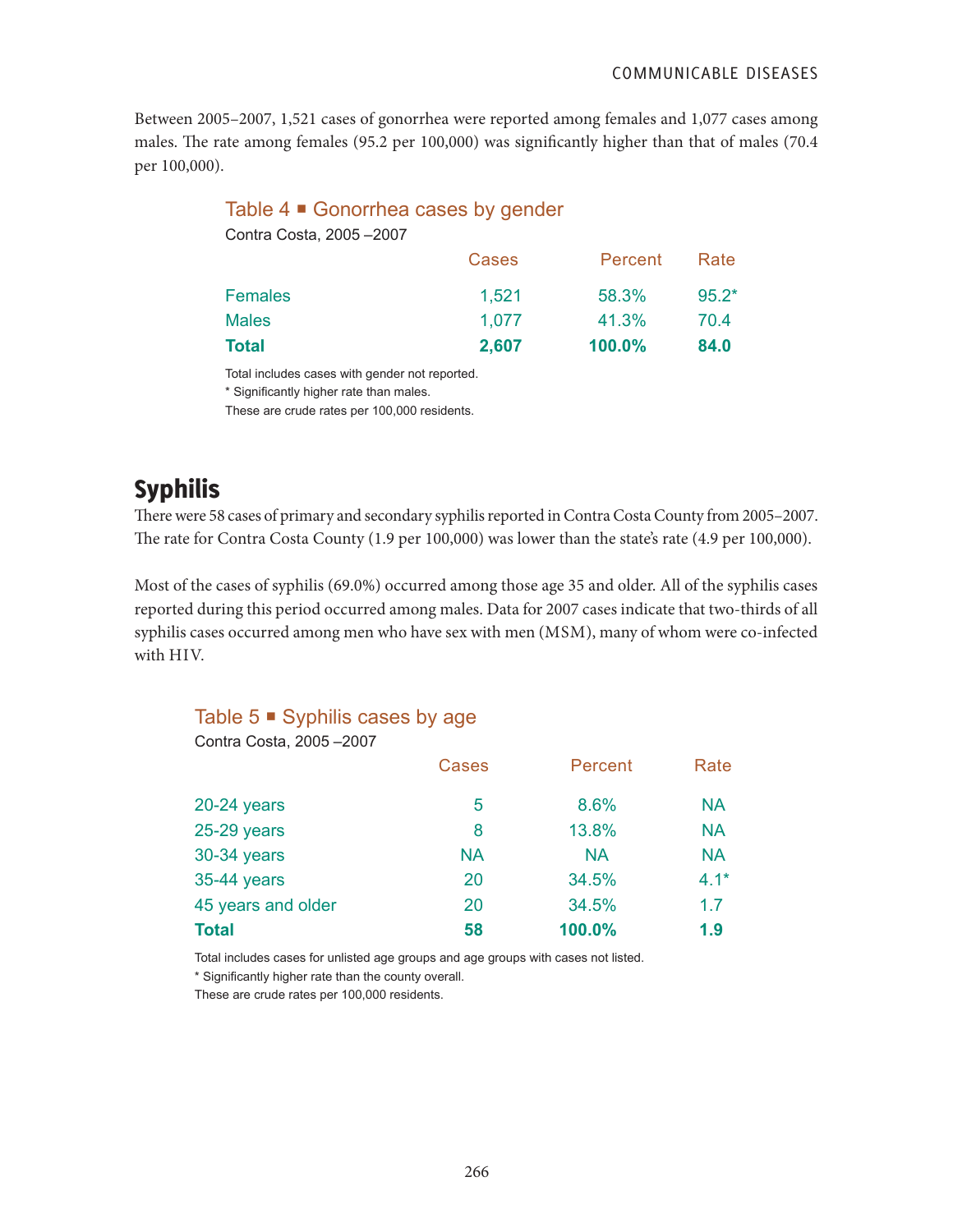#### **What are sexually transmitted diseases?**

The term sexually transmitted disease (STD) refers to the more than 25 bacterial, parasitic and viral infections acquired by sexual contact. A person can contract sexually transmitted diseases any time he/she has unprotected sex with a partner who is already infected. The organisms that cause sexually transmitted diseases may pass from person to person in blood, semen or vaginal fluids or through mucosal contact.<sup>1,2</sup>

#### **Why are they important?**

Sexually transmitted diseases, such as gonorrhea or chlamydia, can often have no symptoms. The symptoms of several other STDs can be easily mistaken for those of other illnesses delaying a correct diagnosis. Serious health consequences can result from STDs if left untreated.

If women are infected while pregnant this may harm the health of their unborn children. If left untreated, these diseases can cause debilitating pain, or irreversible damage, destroying a woman's ability to have children.

There is growing evidence that the presence of other STDs increases the likelihood of both transmitting and acquiring HIV. Individuals who are infected with STDs are at least two to five times more likely than uninfected individuals to acquire HIV infection if they are exposed to the virus through sexual contact. If an HIV-infected individual is also infected with another STD, that person is more likely to transmit HIV through sexual contact than an HIV-infected individual without another STD. Strong STD prevention, testing and treatment can play a vital role in comprehensive programs to prevent sexual transmission of HIV.<sup>3</sup>

Some stds can be cured with a single dose of antibiotics, but some, such as acquired immunodeficiency syndrome (aids) or herpes, are incurable. People with these diseases remain infectious for the rest of their lives.

#### **Who do they impact most?**

A person's risk of contracting an STD depends on his/her sex, age and sexual practices, as well as on the sexual practices and lifestyles of potential partners. It's possible to contract sexually transmitted diseases from people who seem perfectly healthy and people who aren't aware of being infected.<sup>2</sup>

Factors that increase the risk of being infected with a sexually transmitted disease include:

- Having unprotected sex. Vaginal or anal penetration by an infected partner who is not wearing a latex condom increases the risk of contracting an STD.4
- Having sex while infected with an STD. Being infected with one std makes it much easier to contract another one.4
- Having multiple sex partners.<sup>4</sup>
- Other factors that can lead to increased risk of acquiring an STD include using alcohol or recreational drugs and casual or anonymous sex.4 Alcohol and recreational drug use can make sexual risk-taking more likely, and casual or anonymous sex can put people at higher risk for exposure to STDs.4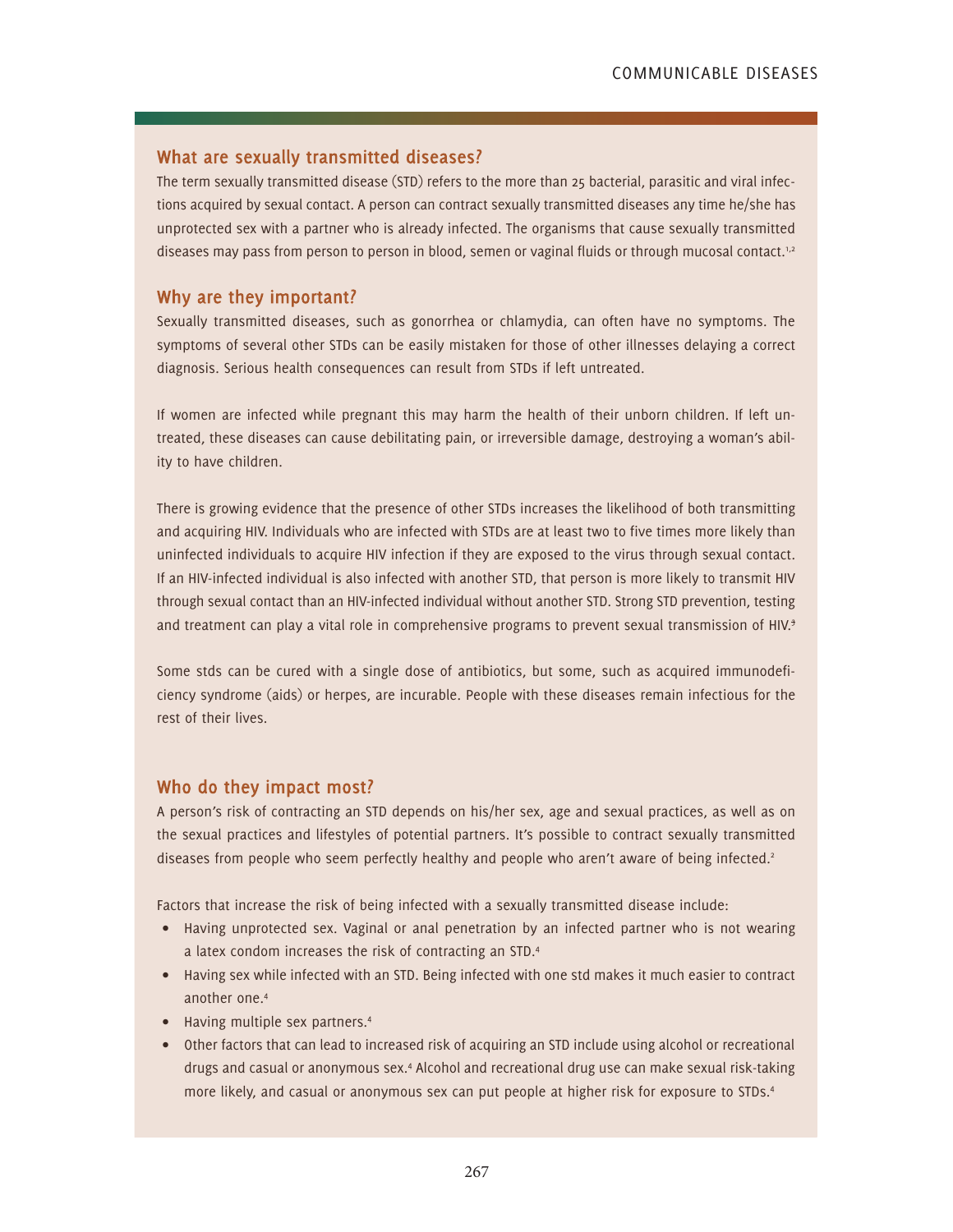Groups that appear to be at higher risk of infection include:

- Almost half of all new STD cases each year are in people between the ages of 15 and 24 years. In teenage girls and young adult women, the cervix is more vulnerable to trauma and infection.<sup>4</sup>
- When exposed, women are more likely to get an STD from men than vice versa<sup>4</sup> due to differences in male/female anatomy.
- Men who have sex with men<sup>4</sup>
- STDs, particularly gonorrhea and syphilis, are reported in a disproportionate number of African Americans. This may be partly because African Americans are more likely to receive care at clinics that report STD statistics, including breakdowns of cases by age, sex and race. Missing race/ ethnicity information may skew this number.4
- If a person has had one STD, he/she is at increased risk of contracting another one.<sup>4</sup> This is partly because the person may be more likely to engage in behaviors that result in a STD or have sex with people in social networks in which STDs are more prevalent.<sup>4</sup>

#### **What can we do about them?**

Latex condoms, when used consistently and correctly, are highly effective in preventing sexually transmitted infections, including HIV.<sup>5</sup>

Individuals at risk for STDs should be offered counseling regarding methods to eliminate or reduce their risk and testing and treatment so that they can be aware of their status and take steps to protect their own health and that of their partners.

Partner notification, including partner counseling and referral services (PCRS) with strong linkages to prevention and treatment/care services is important.

Prevention efforts for high-risk populations, including teens and young adults, are also critical to reducing the spread of STDs.<sup>6</sup>

### Data Sources: Sexually Transmitted Diseases

#### **TFXT**

- 1. Sexually Transmitted Diseases in California, 2008. California Department of Public Health, std Control Branch, November 2009.
- 2. Mayo Foundation for Medical Education and Research. (2010) Sexually Transmitted Diseases: Definition Retrieved July 14, 2010 from

http://www.mayoclinic.com/health/sexually-transmitted-diseases-stds/DS01123

- 3. Division of std Prevention, National Center for hiv/aids, Viral Hepatitis, std, and tb Prevention. (2010) hiv/aids & stds. Retrieved July 14, 2010 from the cdc website: http://www.cdc.gov/std/hiv/default.htm
- 4. Mayo Foundation for Medical Education and Research. (2010) Sexually Transmitted Diseases: Risk Factors. Retrieved July 14, 2010 from

http://www.mayoclinic.com/health/sexually-transmitted-diseases-stds/DS01123/DSECTION=risk-factors

5. Centers for Disease Control and Prevention. (2008) stds and Pregnancy—cdc Fact Sheet. Retrieved July 14, 2010 from http://www.cdc.gov/std/STDFact-stds&Pregnancy.htm - protect